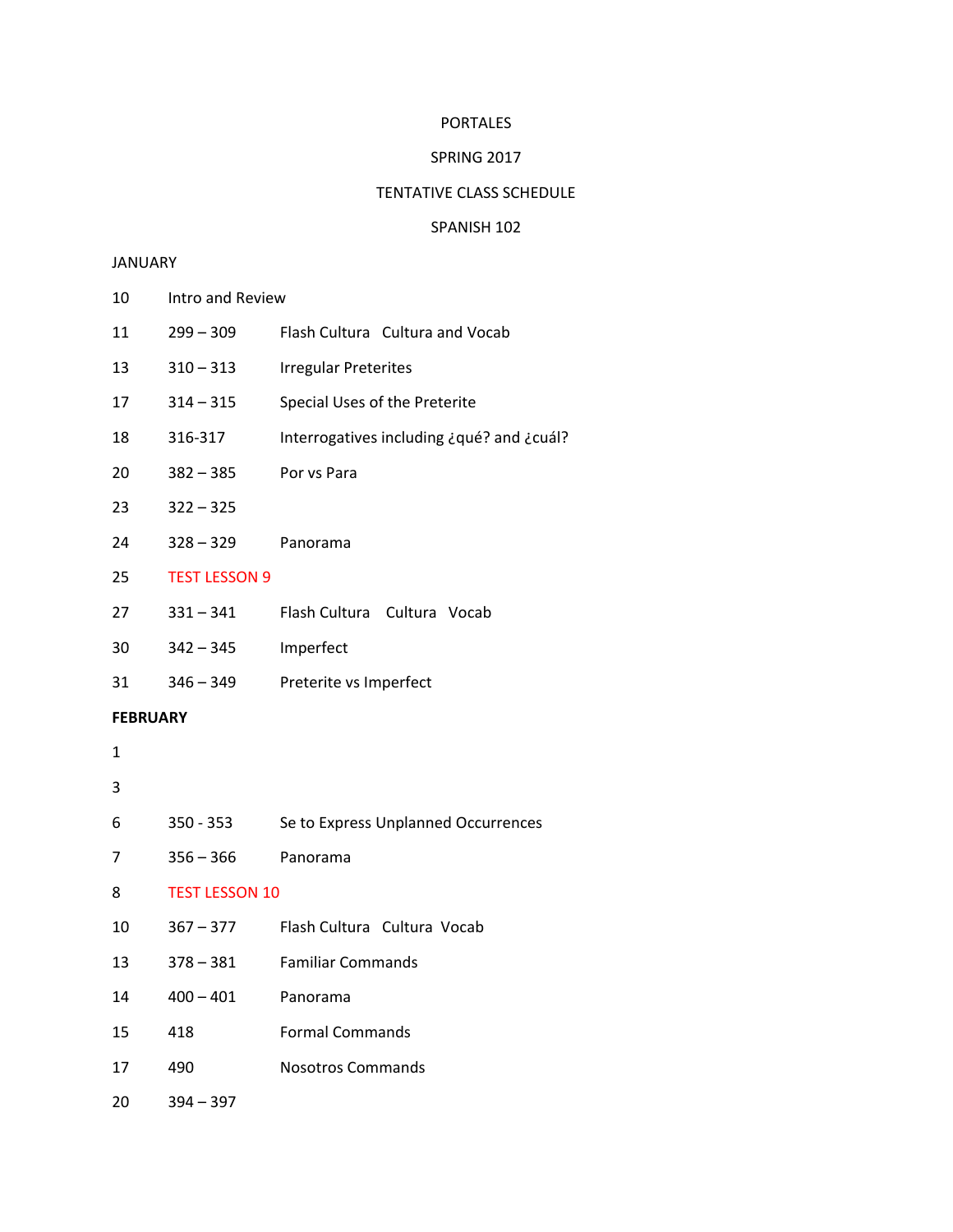## 21 TEST LESSON 11

| 22           | Review of Lessons 9 - 11  |                                                           |
|--------------|---------------------------|-----------------------------------------------------------|
| 24           | $403 - 413$               | Flash Cultura Cultura Vocab                               |
| 27           | $422 - 424$               | Formation of the Present Subjunctive                      |
| 28           |                           | Subjunctive                                               |
| <b>MARCH</b> |                           |                                                           |
| $\mathbf 1$  |                           |                                                           |
| 3            |                           |                                                           |
| 13           |                           |                                                           |
| 14           |                           |                                                           |
| 15           |                           |                                                           |
| 17           | $424 - 429$ ; $452 - 459$ |                                                           |
| 20           | $432 - 435$               |                                                           |
| 21           | $438 - 439$               | Panorama                                                  |
| 22           | <b>TEST LESSON 12</b>     |                                                           |
| 24           | $441 - 451$               | Flash Cultura Cultura Vocab                               |
| 27           | 460                       | Subjunctive after Conjunctions of Purpose and Contingency |
| 28           | $466 - 469$               |                                                           |
| 29           | 461                       | Subjunctive in Adverbial Clauses of Time                  |
| 31           |                           |                                                           |
| <b>APRIL</b> |                           |                                                           |
| 3            | $486 - 489$               | Subjunctive in Adjective Clauses                          |
| 4            |                           |                                                           |
| 5            | $472 - 473$               | Panorama                                                  |
| 7            | <b>TEST LESSON 13</b>     |                                                           |
| 10           | $475 - 485$               | Flash Cultura<br>Cultura<br>Vocab                         |
| 11           | 493 - 495                 | Past Participles                                          |
| 12           | $518 - 527$               | <b>Perfect Tenses</b>                                     |
| 18           |                           |                                                           |